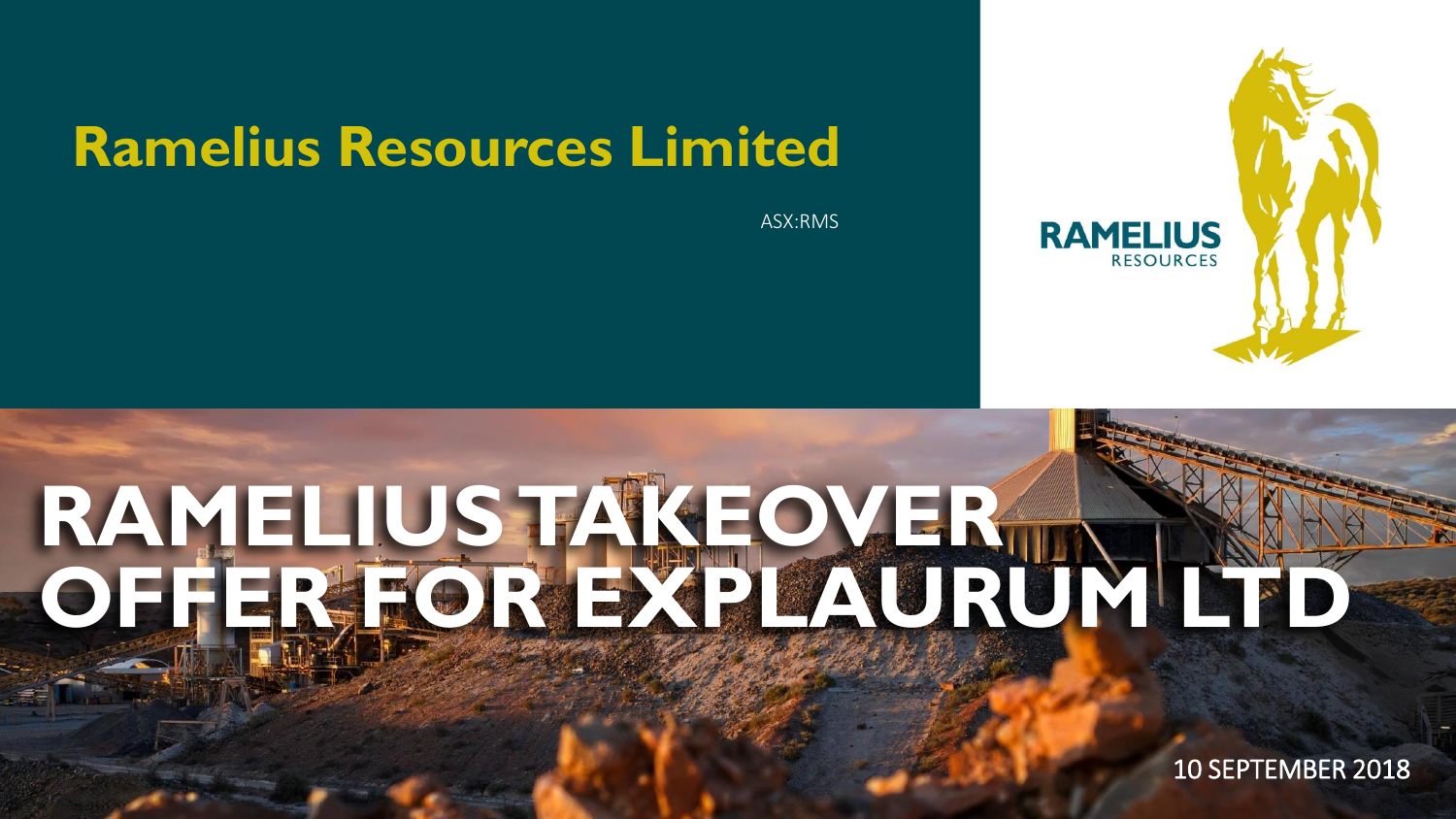#### **Forward Looking Statements**

This presentation contains certain forward looking statements with respect to Ramelius' financial condition, results of operations, production targets and other matters that are subject to various risks and uncertainties. Actual results, performance or achievements could be significantly different from those expressed in or implied by those forward looking statements. Such forward looking statements are not guarantees of future performance and involve known and unknown risks, uncertainties and other factors that are beyond the control of Ramelius that may cause actual results to differ materially from those expressed in the forward looking statements contained herein. Ramelius Resources Limited gives no warranties in relation to the information and statements within this presentation.

#### **Competent Persons Statement**

The Information in this report that relates to Ramelius Exploration Results, Mineral Resources and Ore Reserves is based on information compiled by Kevin Seymour (Exploration Results), Rob Hutchison (Mineral Resources) and Duncan Coutts (Ore Reserves), who are Competent Persons and Members of The Australasian Institute of Mining and Metallurgy. Kevin Seymour, Rob Hutchison and Duncan Coutts are full-time employees of the company and have sufficient experience that is relevant to the style of mineralisation and type of deposit under consideration and to the activity being undertaken to qualify as a Competent Person as defined in the 2012 Edition of the "Australasian Code for Reporting of Exploration Results, Mineral Resources and Ore Reserves". Kevin Seymour, Rob Hutchison and Duncan Coutts consent to the inclusion in this report of the matters based on their information in the form and context in which it appears.

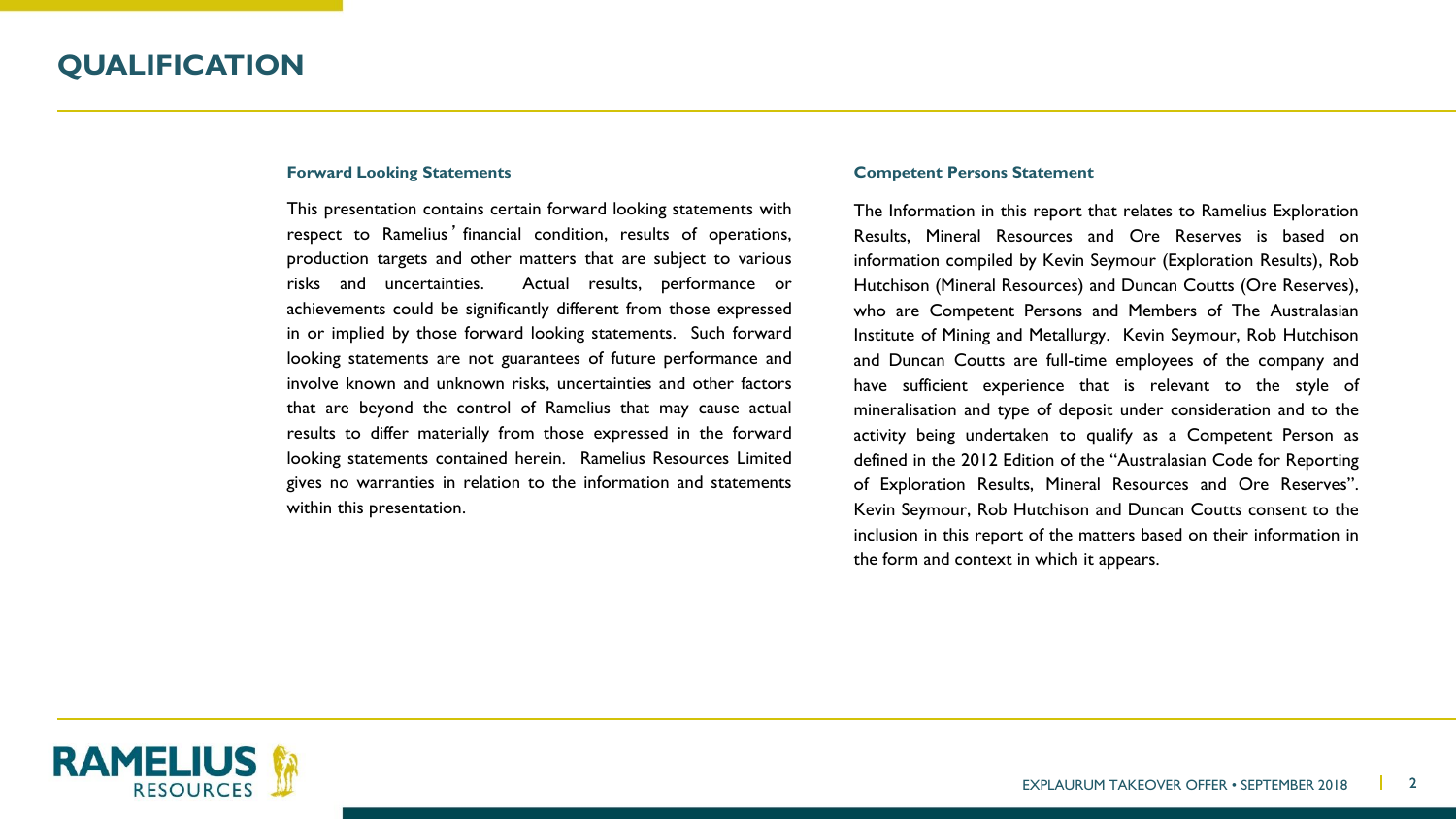## **RAMELIUS – GROWTH STRATEGY IN ACTION**

| • Explaurum offer in line with strategy around acquisition of value<br>accretive projects near existing operating mines |
|-------------------------------------------------------------------------------------------------------------------------|
| • Focus on extension of mine life and maximising value of existing<br>infrastructure                                    |
| • Strategic acquisitions under active consideration – new production<br>hubs                                            |
| • Strong balance sheet and cashflows allow for maximum flexibility in<br>delivering growth                              |

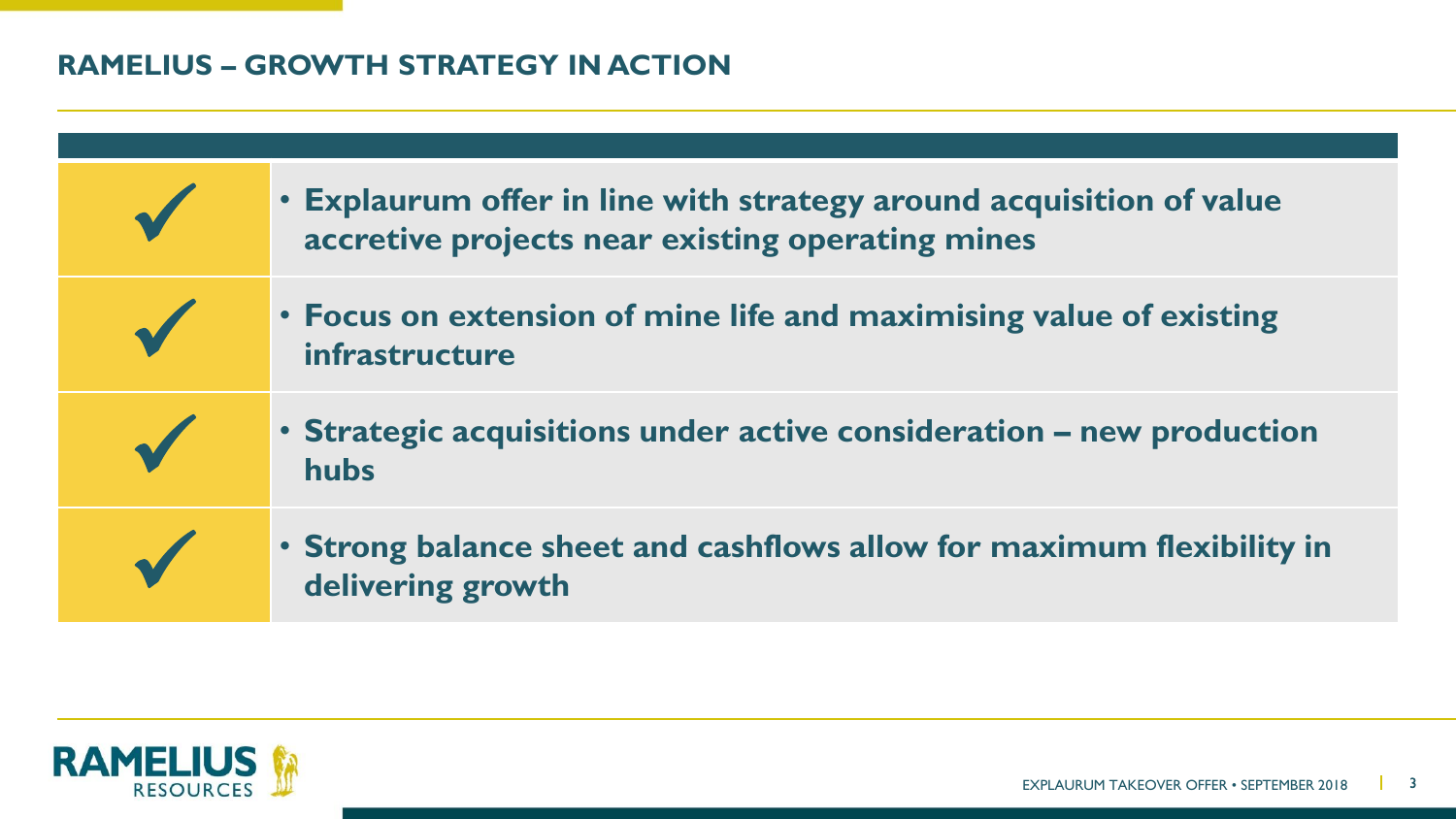## **EXPLAURUM OFFER – KEY DETAILS**

| <b>Structure</b>           | Off-market takeover offer by Ramelius Resources for all the ordinary shares of Explaurum (the "Offer")                                                                                                                                                                                                                                                                                                                                                                          |
|----------------------------|---------------------------------------------------------------------------------------------------------------------------------------------------------------------------------------------------------------------------------------------------------------------------------------------------------------------------------------------------------------------------------------------------------------------------------------------------------------------------------|
| <b>Offer Consideration</b> | I (one) Ramelius share for every 4 (four) Explaurum shares<br>Values Explaurum at A\$0.123 per share <sup>1</sup> or a total pro-forma market capitalisation of A\$59.2M <sup>2</sup><br><b>Represents a premium of:</b><br>66.2 % to Explaurum's last traded price of A\$0.074 on 7 September 2018<br>59.7 % to Explaurum's 10-Day VWAP of A\$0.077 up to and including 7 September 2018<br>50.0 % to Explaurum's 30-Day VWAP of A\$0.082 up to and including 7 September 2018 |
| <b>Relative ownership</b>  | Assuming the offer is successful, Explaurum shareholders will own up to 19.8% of the pro forma<br>shares of Ramelius                                                                                                                                                                                                                                                                                                                                                            |
| <b>Conditions</b>          | The Offer is subject to only limited conditions <sup>3</sup> including:<br>No minimum acceptance threshold<br>No material change or prescribed occurrences<br>Other customary conditions for a transaction of this type                                                                                                                                                                                                                                                         |

<sup>1</sup>Based on Ramelius' 30-Day VWAP of A\$0.492 up to and including 7 September 2018

<sup>2</sup>Based on 481,412,320 Explaurum shares as at 7 September 2018

<sup>3</sup>See ASX announcement dated 10 September 2018 for a full list of conditions

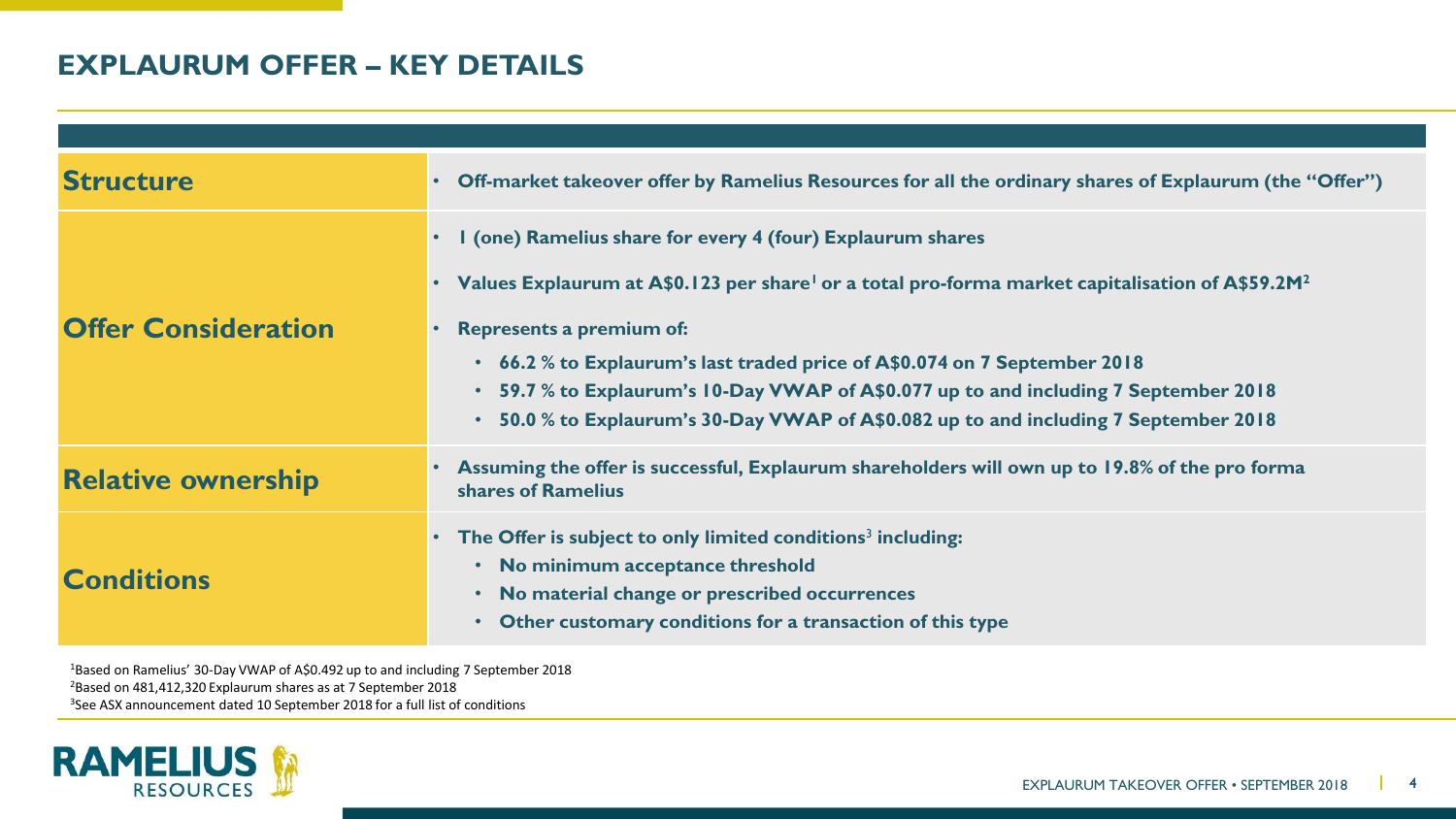## **EXPLAURUM'S TAMPIA HILL PROJECT**

- **Ramelius can utilise in-house expertise and capacity to fast track development of Tampia Hill**
- **Strategically located ~130km by road from Edna May, 240km east of Perth**
- **675koz Resources (11.7Mt at 1.79 g/t Au)¹**
- **485koz Reserves (7.2Mt at 2.09 g/t Au)**
- **Supergene zone "Mace" expected to add near surface ounces** 
	- Mineralisation intersected over 1,100m long by 50m wide zone
- **Feasibility Study completed May 2018** 
	- **EXTERGHT SIMPLE OPEN-PIT MINING.** With mineralisation outcropping at surface
	- 92% gold recovery
	- Total gold production of 490koz
	- **·** Initial 5.3 year mine life at 1.5Mtpa ore production rate
	- **Explaurum study delivered pre-tax NPV of A\$125M (discount rate 8%)**





<sup>1</sup> Published Mineral Resource & Ore Reserve Estimate, see EXU release, "Tampia Feasibility Study", 30 May 2018.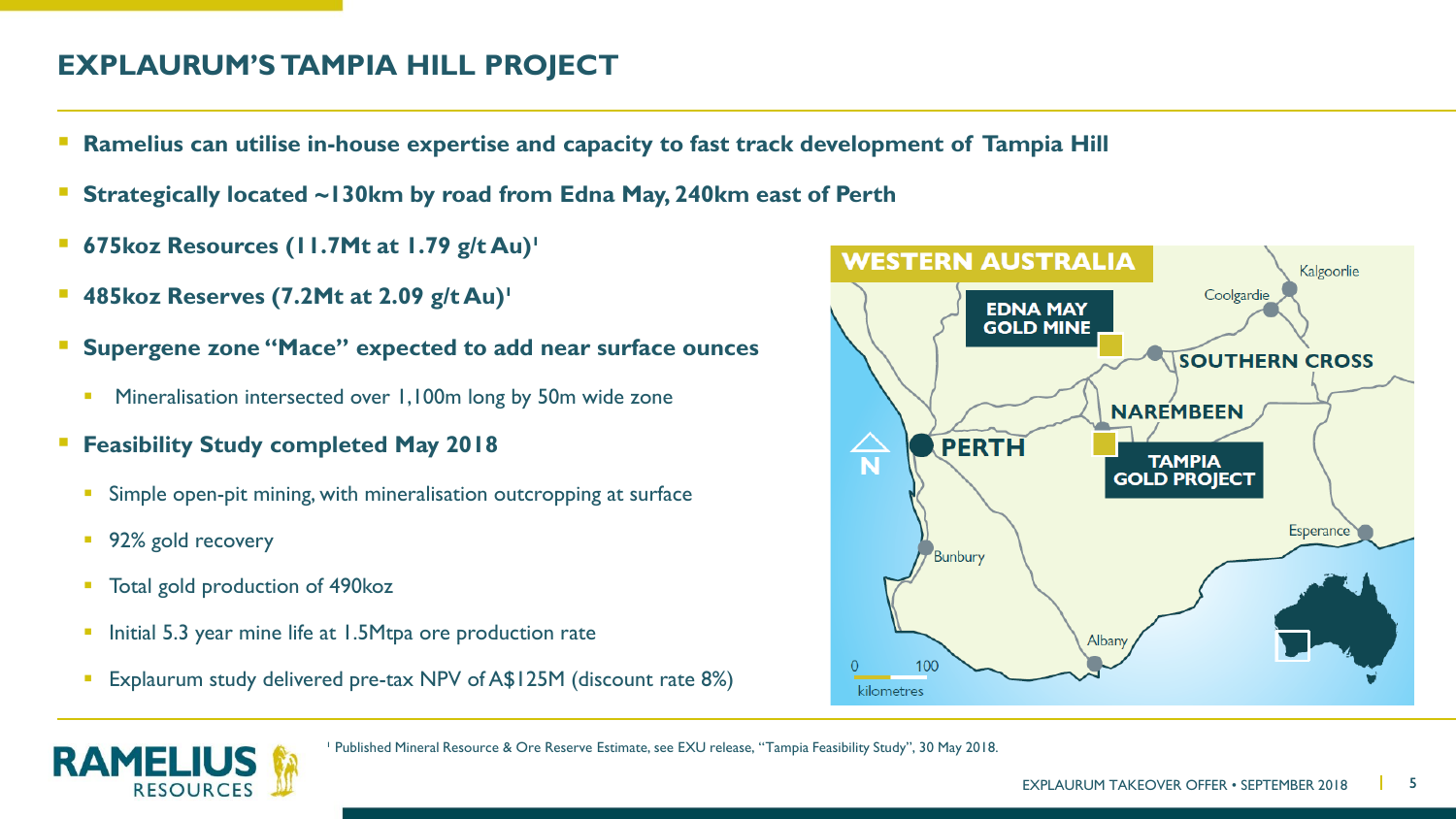## **CONSOLIDATES FUTURE GROUP PRODUCTION PROFILE AND MINE LIFE**

250,000

150,000

125,000 100.000

75,000

50,000 25,000

Au Ounces

- **Tampia adds potentially 5 years mine life from FY20 onwards**
- **Strategic Review to be carried out to deliver** 225,000 **best development option including potential**  200.000 **use of Edna May mill** 175,000
- **82% increase in group mining reserves<sup>1</sup>**
- 18% increase in group mineral resources<sup>1</sup>
- **Retain optionality for further transformational acquisitions**

<sup>1</sup> Refer Slide 11-12 for details regarding Reserve/Resource positions

RAMEL



**Ramelius: 4 Year Production History & Forecast for FY19**

Mt Magnet Vivien Edna May Kathleen Valley

**Post Strategic Review**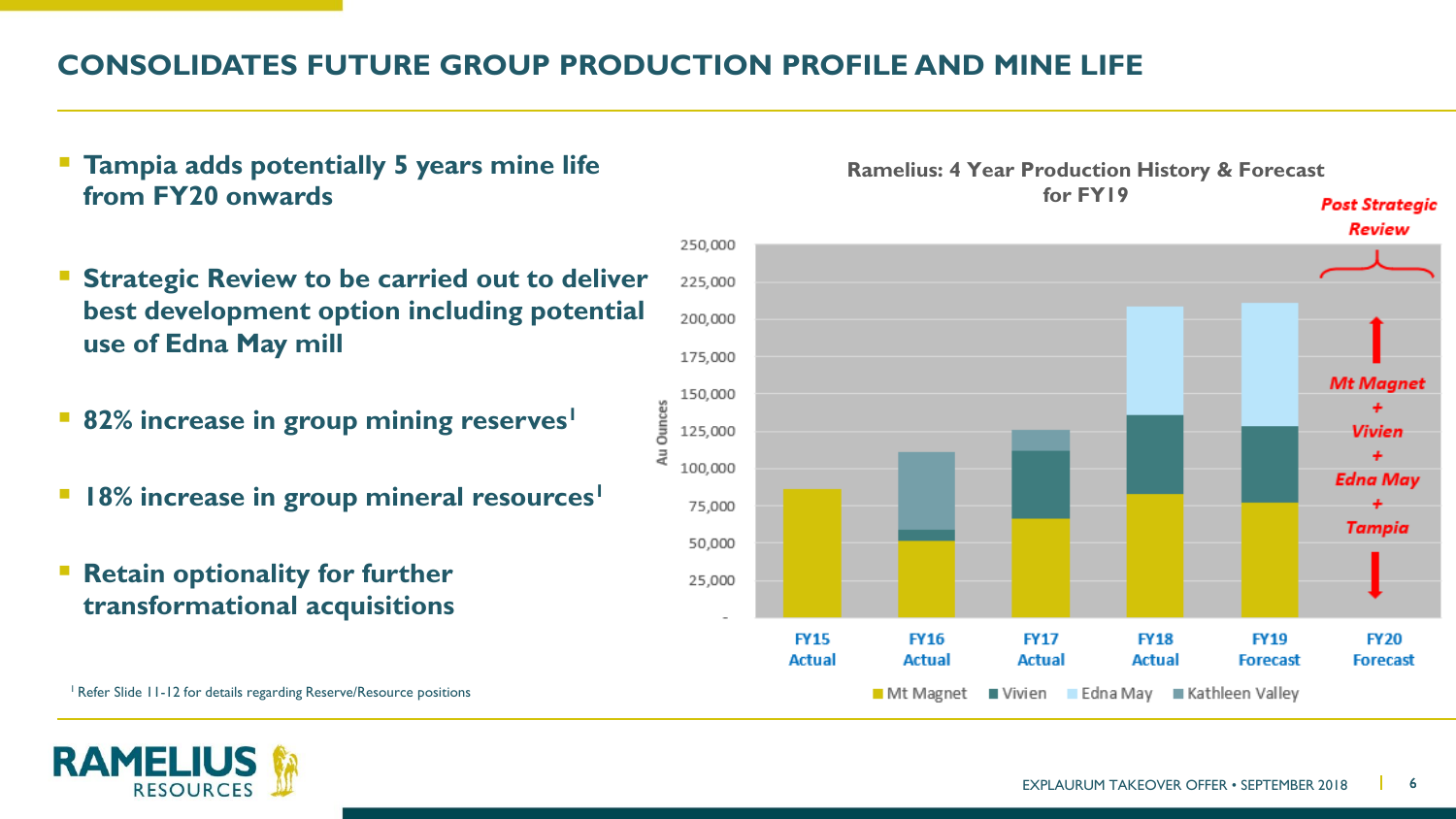#### **RATIONALE – STRONG ALIGNMENT AND MUTUAL SHAREHOLDER BENEFITS**

| <b>Reduced funding and</b><br>operational risks           | The Offer reduces risks associated with remaining an Explaurum Shareholder, specifically:<br>$\bullet$<br>• Ongoing working capital requirements;<br>• Uncertainty over access to funding & potential for significant shareholder dilution via equity raising;<br>Potential for high debt levels needing to be serviced via a single asset operation; and<br>Plant design, construction, commissioning and mining risks<br>Capital costs associated with project development able to be funded from Ramelius balance sheet & cashflow |
|-----------------------------------------------------------|---------------------------------------------------------------------------------------------------------------------------------------------------------------------------------------------------------------------------------------------------------------------------------------------------------------------------------------------------------------------------------------------------------------------------------------------------------------------------------------------------------------------------------------|
| <b>Bolt-on acquisition</b>                                | Acquisition of Tampia provides Ramelius with production options and synergies: Strategic Review to consider<br>processing Tampia ore at Edna May as an alternative to standalone plant at Tampia                                                                                                                                                                                                                                                                                                                                      |
| <b>Mutual value-add</b>                                   | Potential for utilisation of existing processing facilities at Edna May to reduce capital costs and provide earlier<br>revenue profile                                                                                                                                                                                                                                                                                                                                                                                                |
| <b>Mine planning optionality</b>                          | Provides Ramelius with flexibility around timing and scheduling of mining operations at Edna May                                                                                                                                                                                                                                                                                                                                                                                                                                      |
| <b>Increase in group Reserves and</b><br><b>Resources</b> | Significant increase in group Reserves and Resources <sup>2</sup><br>82% increase in consolidated Reserves to 1.1 Moz<br>18% increase in consolidated Resources to 4.4Moz                                                                                                                                                                                                                                                                                                                                                             |
| <b>Regional exploration potential</b>                     | Supergene "Mace" target and multiple regional gravity targets identified within Explaurum tenements                                                                                                                                                                                                                                                                                                                                                                                                                                   |

<sup>1</sup> If this development option is chosen as an outcome of the Strategic Review

<sup>2</sup> Refer Slide 11-12 for details regarding Reserve/Resource positions

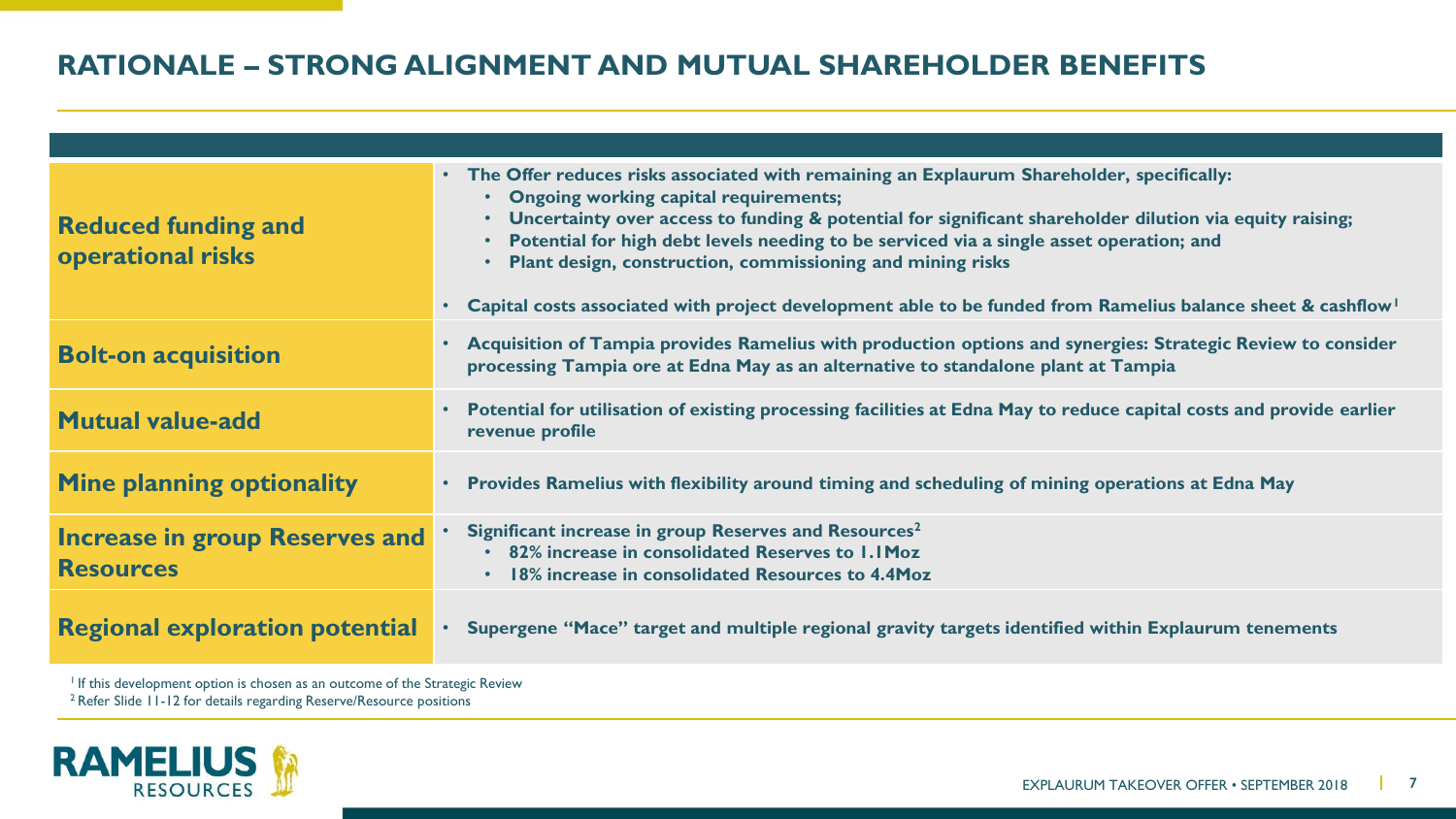#### **BOLSTERS RESERVES AND RESOURCES**



<sup>2</sup>Edna May Reserve includes Greenfinch only. The Ore Reserve for the main Edna May deposit is in the process of being updated and it is expected to be completed by the end of September 2018

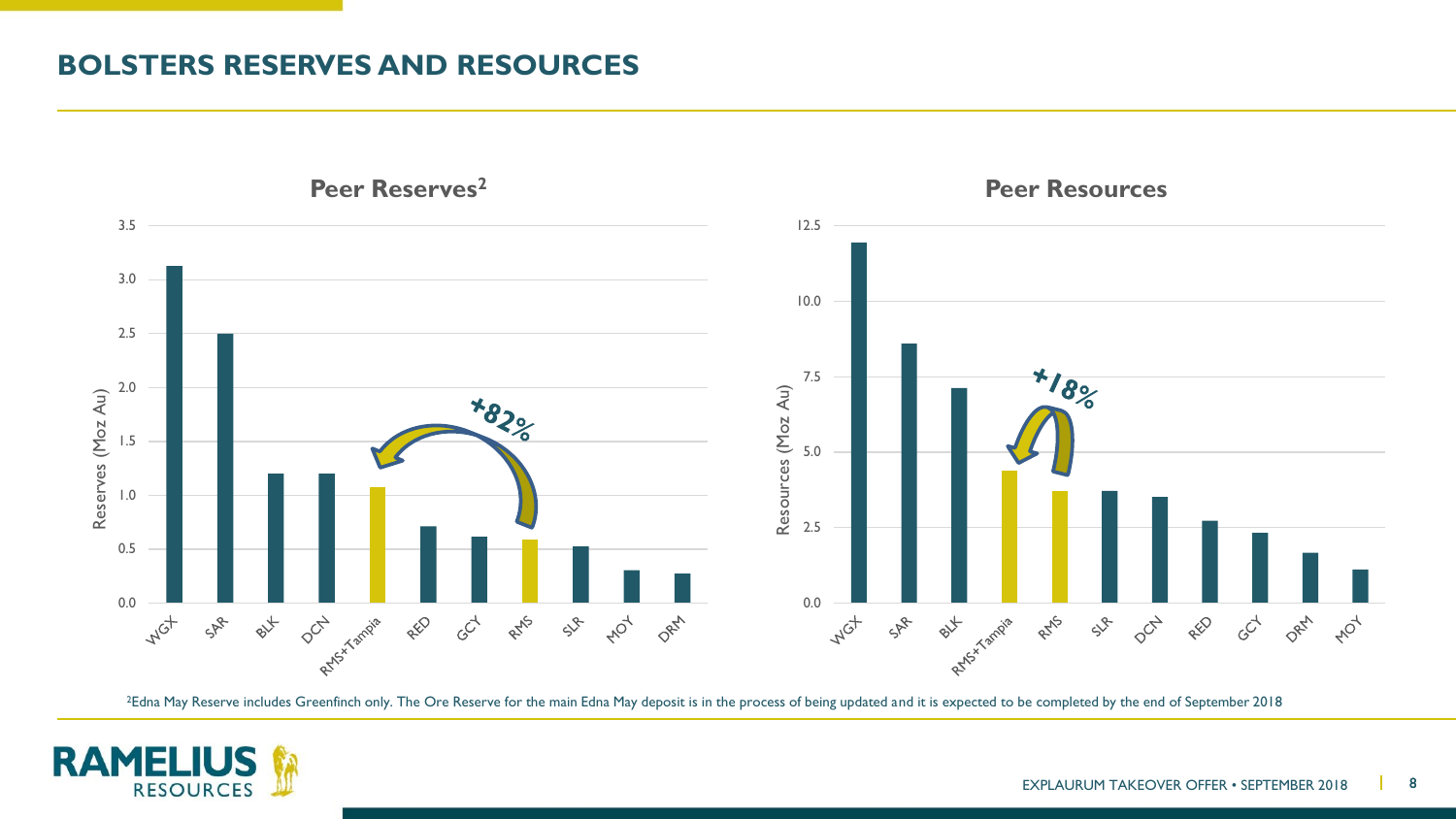| <b>TIMELINE</b>                                                 |                            |
|-----------------------------------------------------------------|----------------------------|
| <b>Event</b>                                                    | <b>Indicative Date</b>     |
| <b>Announcement of takeover bid</b>                             | 10 September 2018          |
| <b>Ramelius lodges Bidder's Statement</b>                       | 10 September 2018          |
| <b>Despatch of Bidder's Statement to Explaurum Shareholders</b> | <b>Late September 2018</b> |
| <b>Offer Period opens</b>                                       | <b>Late September 2018</b> |
| <b>Explaurum lodges &amp; despatches Target's Statement</b>     | Mid October 2018           |
| <b>Offer Period ends (unless extended)</b>                      | <b>Late October 2018</b>   |

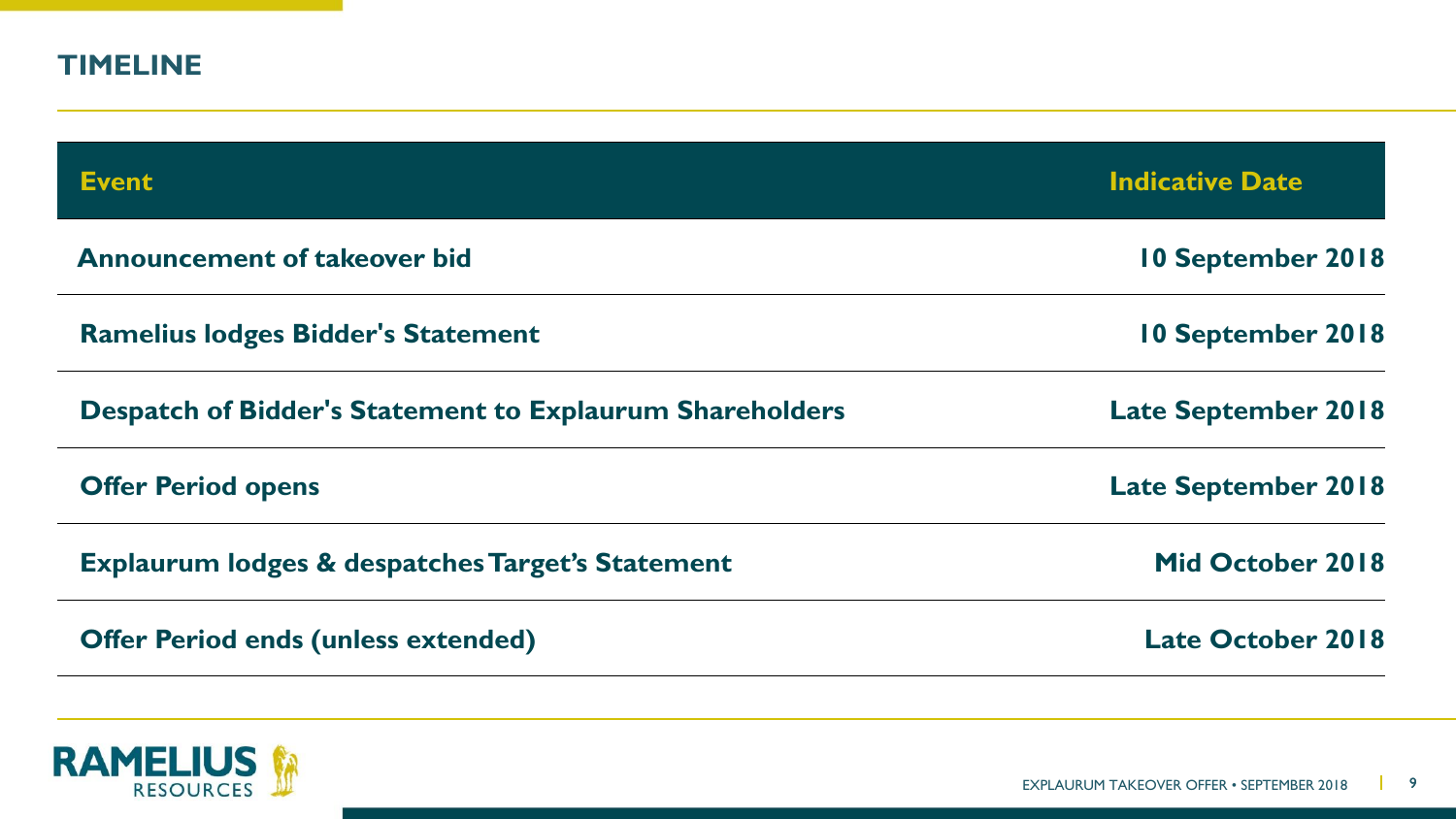



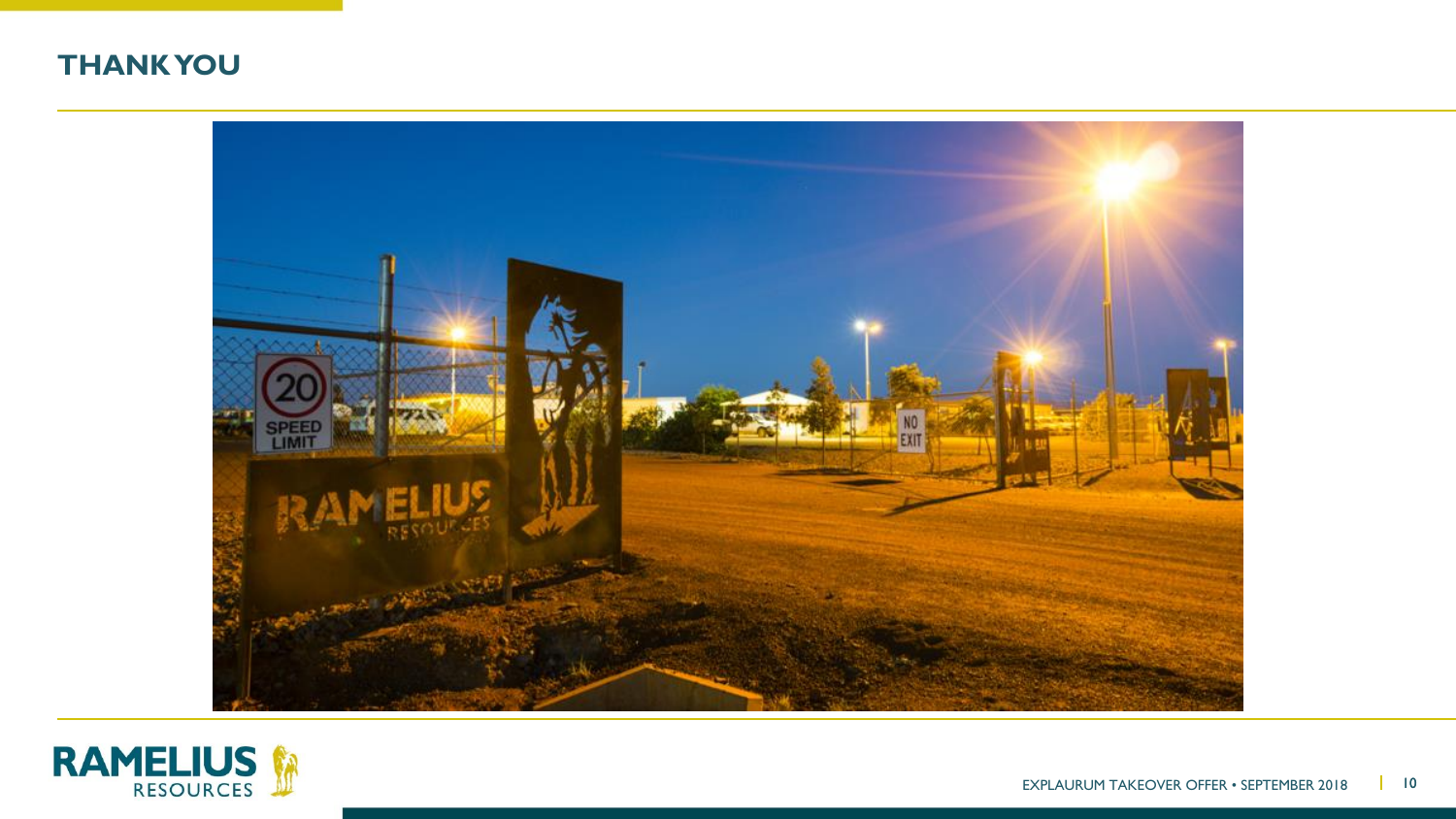#### **MINERAL RESERVES AND RESOURCES - RAMELIUS**

| <b>Ramelius Mineral Resource Estimate</b> |                       |                         |                     |
|-------------------------------------------|-----------------------|-------------------------|---------------------|
|                                           |                       | <b>Au Grade</b>         | <b>Contained Au</b> |
| <b>Classification</b>                     | <b>Tonnes ('000s)</b> | (g/t)                   | (Oz)                |
| <b>Measured</b>                           | 1,700                 | 2.8                     | 148,000             |
| <b>Indicated</b>                          | 46,100                | 1.6                     | 2,400,000           |
| <b>Inferred</b>                           | 23,000                | 1.6                     | 1,177,000           |
| <b>Totals</b>                             | 70,000                | $\mathsf{I}.\mathsf{Z}$ | 3,725,000           |

| <b>Ramelius Ore Reserve Estimate</b> |                |                 |                     |
|--------------------------------------|----------------|-----------------|---------------------|
|                                      |                | <b>Au Grade</b> | <b>Contained Au</b> |
| <b>Classification</b>                | Tonnes ('000s) | (g/t)           | (Oz)                |
| <b>Proven</b>                        | 600            | 1.2             | 23,000              |
| Probable <sup>3</sup>                | 8,200          | 2.2             | 569,000             |
| <b>Totals</b>                        | 8,800          |                 | 592,000             |

Notes: Figures are nearest to 100,000 tonnes, 0.1g/t, and 1,000 ounces. Rounding errors may occur. Current published Mineral Resources and Ore Reserves. Mineral Resources are quoted from the following Ramelius ASX releases: "Resources and Reserves Statement 2017" announced 29 September 2017, "Edna May Resource & Reserve Increases" announced 6 June 2018 and "Mt Magnet Resources & Reserves Increases" announced on 6 August 2018. No depletion has been made for mining since the 2017 statement was released. An updated annual Mineral Resources and Ore Reserves statement is due September 2018 <sup>3</sup> Edna May Reserve includes Greenfinch only. The Ore Reserve for the main Edna May deposit is in the process of being updated and it is expected to be completed and announced in September 2018

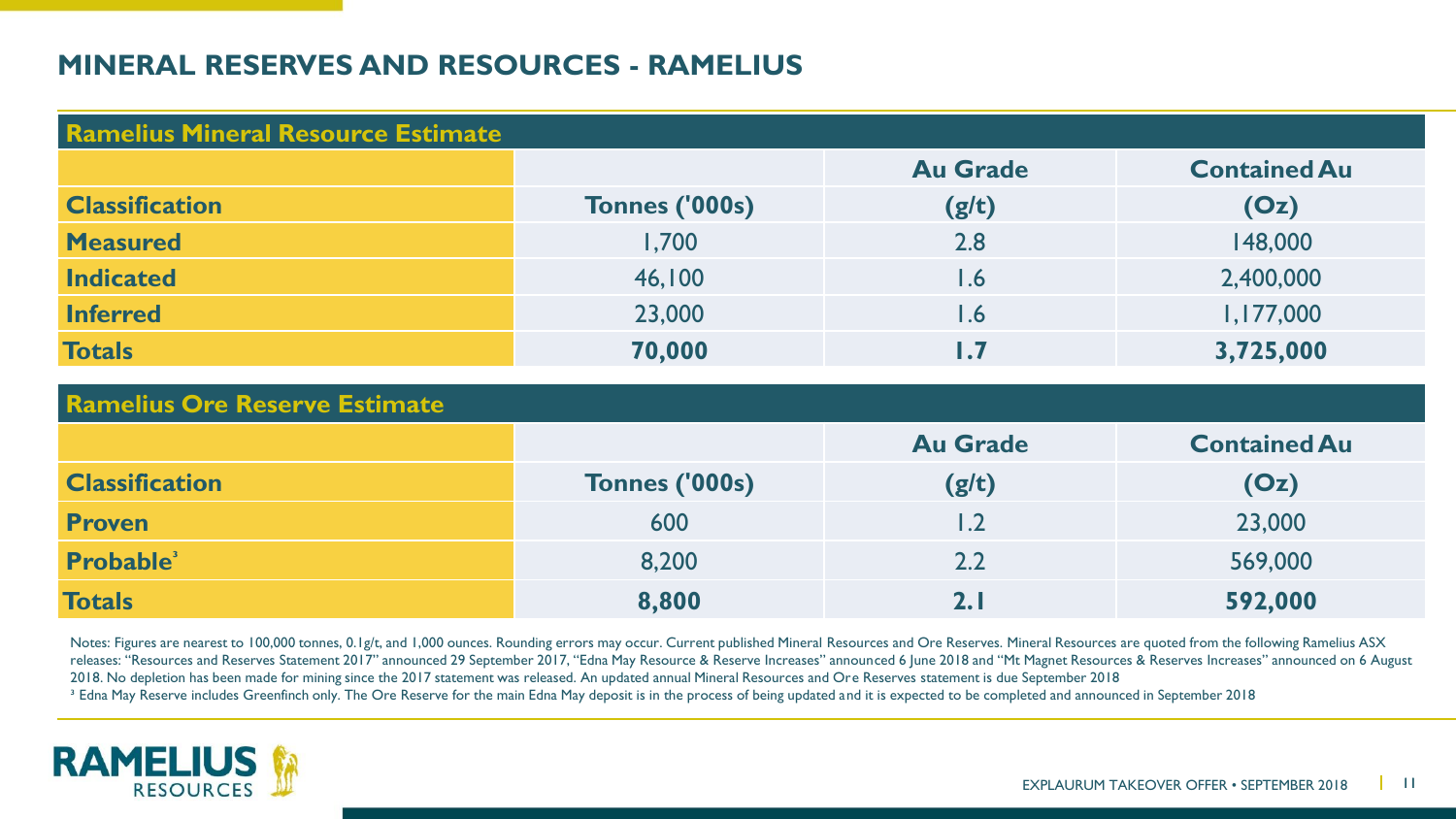#### **MINERAL RESERVES AND RESOURCES - EXPLAURUM**

| <b>Explaurum Mineral Resource Estimate</b> |                       |                 |                     |
|--------------------------------------------|-----------------------|-----------------|---------------------|
|                                            |                       | <b>Au Grade</b> | <b>Contained Au</b> |
| <b>Classification</b>                      | <b>Tonnes ('000s)</b> | (g/t)           | (Oz)                |
| <b>Measured</b>                            | ۰                     | $\sim$          |                     |
| <b>Indicated</b>                           | 9,800                 | l.8             | 580,000             |
| <b>Inferred</b>                            | 2,000                 | l .6            | 90,000              |
| <b>Totals</b>                              | 11,700                | l .8            | 675,000             |

| <b>Explaurum Ore Reserve Estimate</b> |                |                 |                     |
|---------------------------------------|----------------|-----------------|---------------------|
|                                       |                | <b>Au Grade</b> | <b>Contained Au</b> |
| <b>Classification</b>                 | Tonnes ('000s) | (g/t)           | (Oz)                |
| <b>Proven</b>                         | <b>COL</b>     |                 | ۰                   |
| <b>Probable</b>                       | 7,230          | 2.09            | 485,000             |
| <b>Totals</b>                         | 7,230          | 2.09            | 485,000             |

Note: Figures are nearest to 10,000 tonnes, 0.01g/t, and 1,000 ounces. Rounding errors may occur Published Mineral Resource and Ore Reserve see EXU ASX Release "Tampia Feasibility Study", 30 May 2018